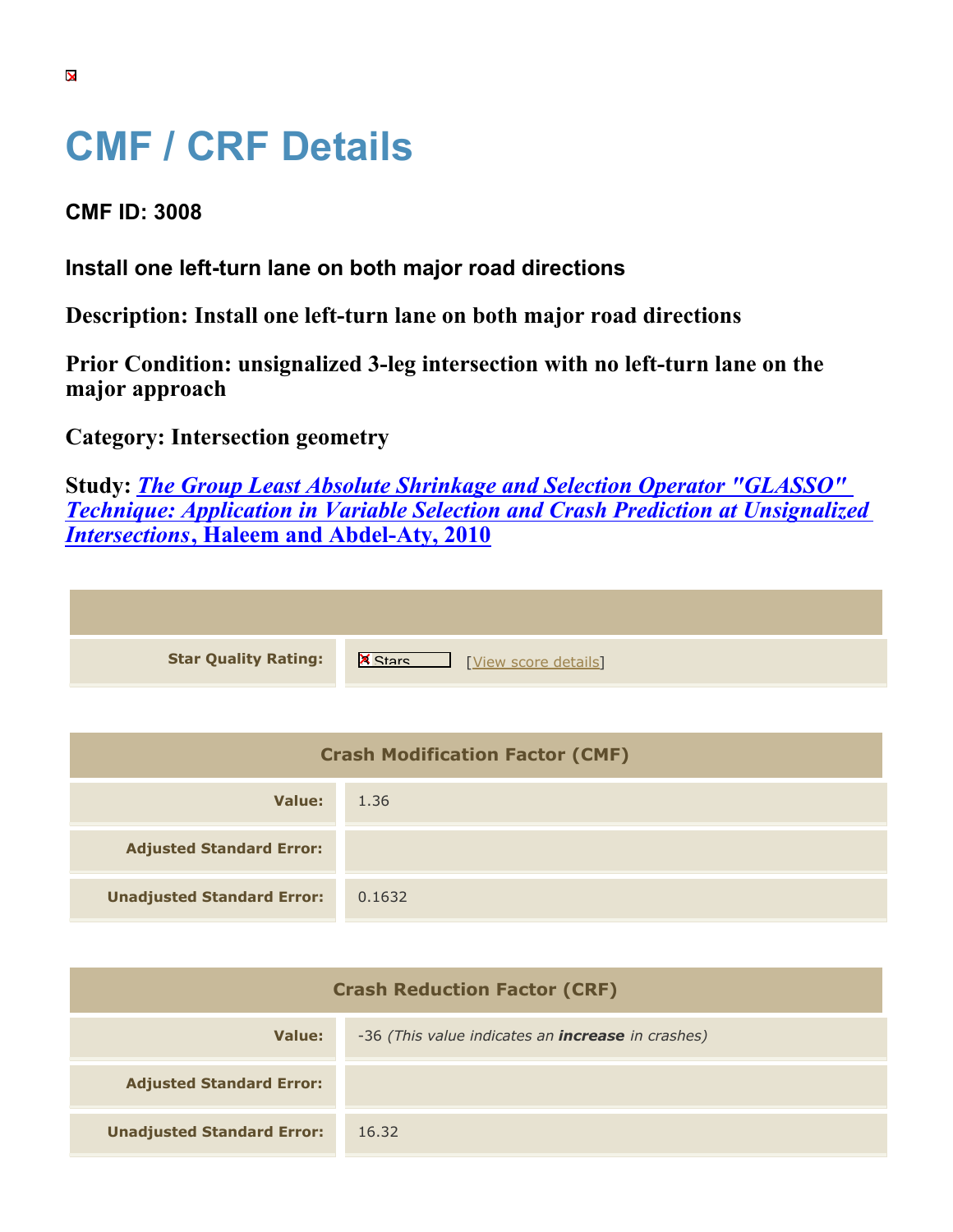| <b>Applicability</b>                    |                                           |
|-----------------------------------------|-------------------------------------------|
| <b>Crash Type:</b>                      | All                                       |
| <b>Crash Severity:</b>                  | All                                       |
| <b>Roadway Types:</b>                   | Not Specified                             |
| <b>Number of Lanes:</b>                 | $2$ to $8$                                |
| <b>Road Division Type:</b>              | All                                       |
| <b>Speed Limit:</b>                     |                                           |
| <b>Area Type:</b>                       | All                                       |
| <b>Traffic Volume:</b>                  |                                           |
| <b>Time of Day:</b>                     | All                                       |
| If countermeasure is intersection-based |                                           |
| <b>Intersection Type:</b>               | Roadway/roadway (not interchange related) |
| <b>Intersection Geometry:</b>           | 3-leg                                     |

| <b>Major Road Traffic Volume:</b> |              |
|-----------------------------------|--------------|
| <b>Minor Road Traffic Volume:</b> |              |
|                                   |              |
| <b>Development Details</b>        |              |
| <b>Date Range of Data Used:</b>   | 2003 to 2006 |
| <b>Municipality:</b>              |              |

**Traffic Control:** Stop-controlled

**State:** FL **Country:** U.S.A.